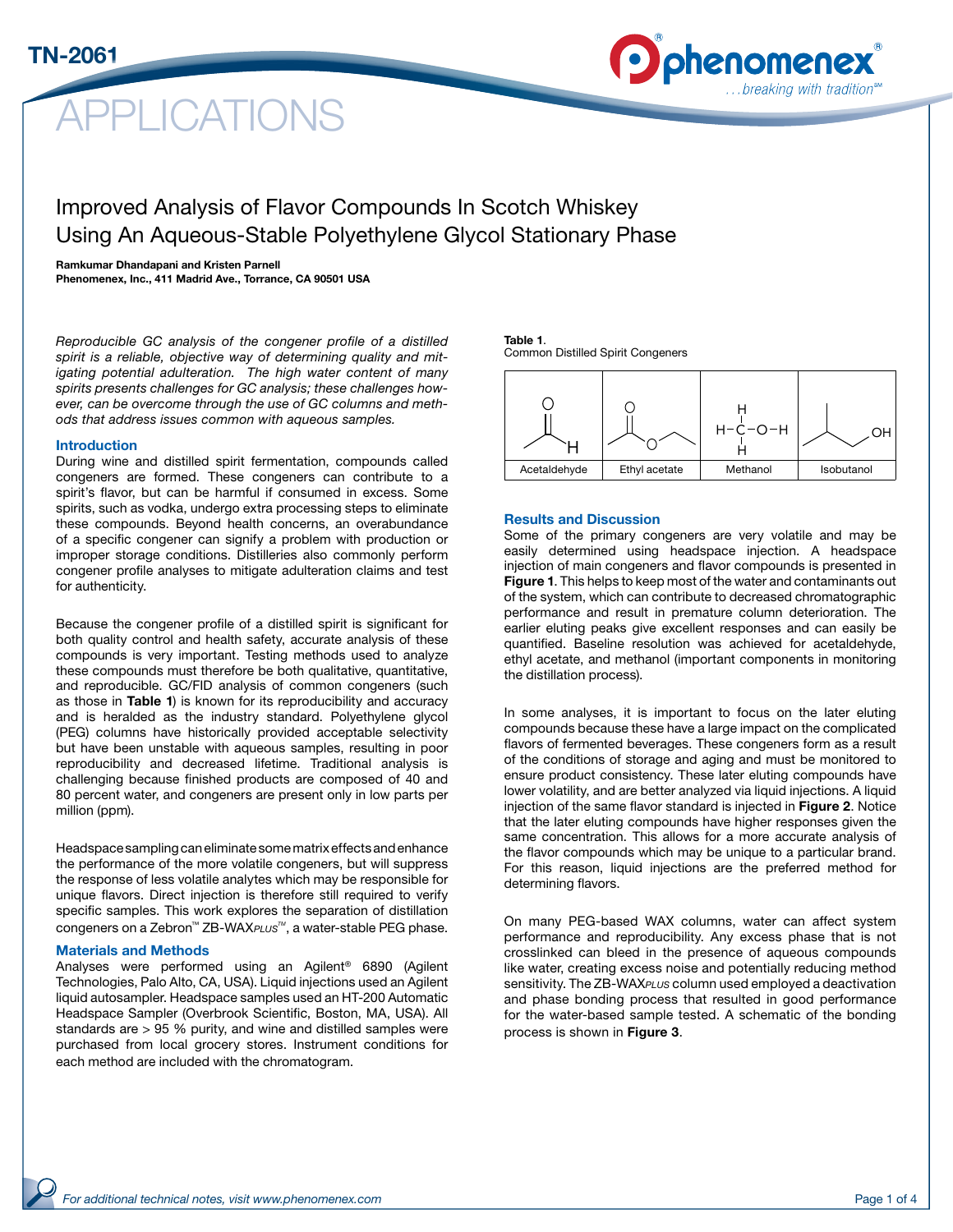



Figure 1. Distilled Alcohol Standard by Headspace GC/FID



11. Ethyl butyrate 23. Hexanol

In Figure 4, multiple injections of neat Scotch whiskey were made. Though the whisky sample consisted of  $~60$  % water, no changes in peak shape or retention times were observed (replicate injections were less than 5 % RSD).

In addition to providing aqueous stability, ZB-WAX*PLUS* also provides very low activity for acidic compounds. This allowed for the fatty acids (eluting past 12 min) to be analyzed within the same run. The lack of acetic acid in the sample suggests that the product was well stored prior to opening and that the cork seal from the bottle was not compromised.

Additional beverages that have not been distilled can also be analyzed using the ZB-WAX*PLUS*. A chromatogram for an Italian wine is shown in Figure 5. In this instance, sample preparation consisted of only filtering before injecting. This chromatogram shows baseline separation of early eluting congeners, which can be used to monitor the fermentation process.

Figure 2.

Distilled Alcohol Standard by Liquid Injection



Figure 3.

Bonding and deactivation of 100 % aqueous stable column.

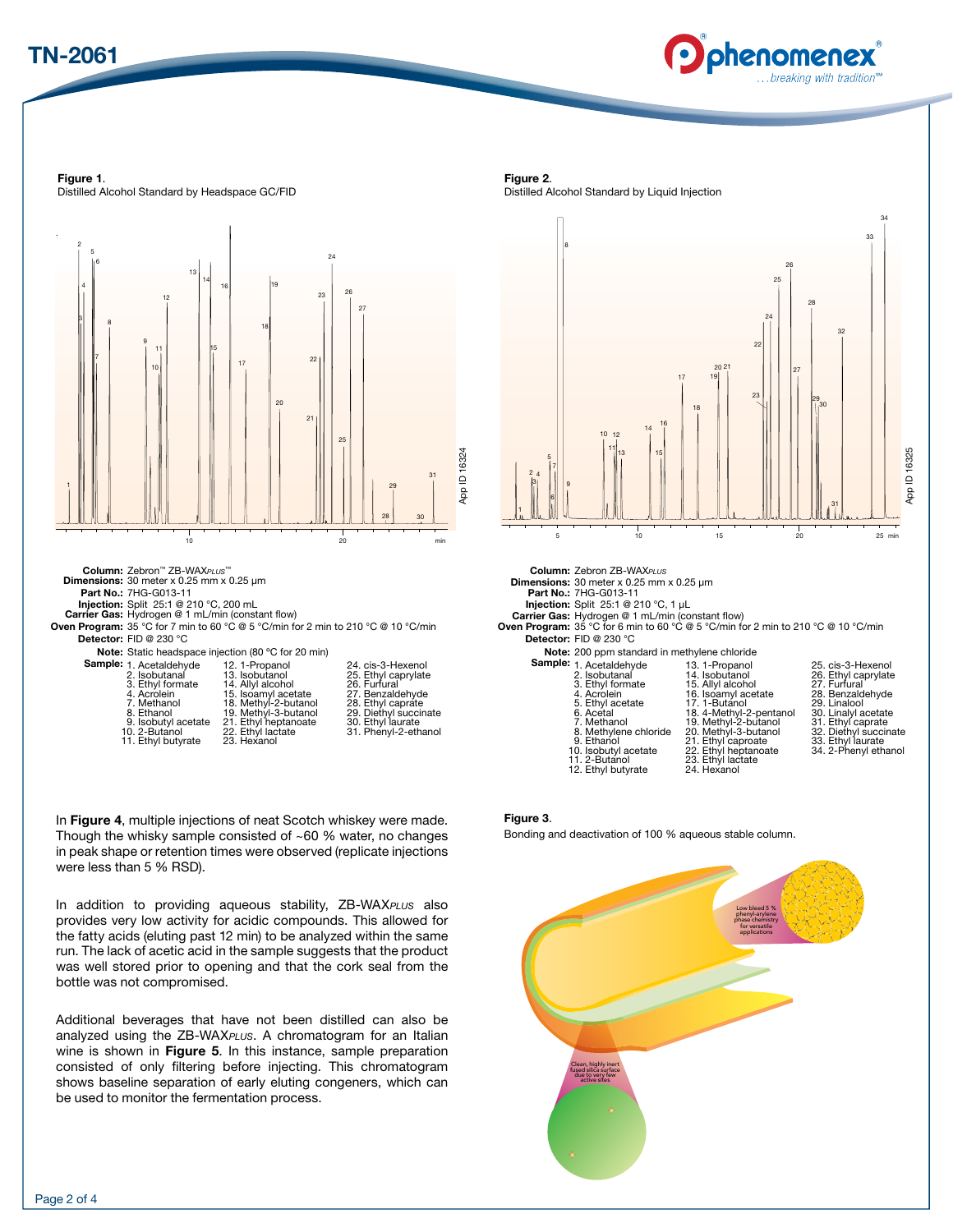



Figure 4.

Replicate Liquid Injections of Undiluted Scotch Whiskey

| Column: Zebron™ ZB-WAXPLUS™<br><b>Dimensions:</b> 30 meter $x$ 0.25 mm $x$ 0.25 $\mu$ m<br>Part No.: 7HG-G013-11<br><b>Injection:</b> Split 30:1 @ 140 °C, $0.2 \mu L$<br><b>Carrier Gas: Helium @ 1.4 mL/min (constant flow)</b><br><b>Detector:</b> FID @ 200 $^{\circ}$ C | <b>Oven Program:</b> 35 °C for 5 min to 85 °C @ 10 °C/min to 200 °C @ 25 °C/min for 1 min |
|------------------------------------------------------------------------------------------------------------------------------------------------------------------------------------------------------------------------------------------------------------------------------|-------------------------------------------------------------------------------------------|
| <b>Sample:</b> 1. Acetaldehyde<br>2. Ethyl acetate<br>3. Methanol<br>4. Ethanol                                                                                                                                                                                              | 5. Propanol<br>6. Isobutanol<br>7. 2-Methylbutanol<br>8. 3-Methylbutanol                  |



#### **Conclusion**

Method reproducibility and accuracy for distilled spirit analysis is very important for both quality control and health safety. Therefore, using an aqueous stable GC column is the best approach for congener analysis as it allows direct injection. Fermented beverages including distilled spirit congeners have historically been difficult to analyze by direct injection, but can be analyzed successfully using the Zebron ZB-WAX*PLUS* GC column. By using a Zebron ZB-WAX*PLUS* GC column for distilled spirit analysis, accuracy and reproducibility can be achieved without sacrificing resolution.